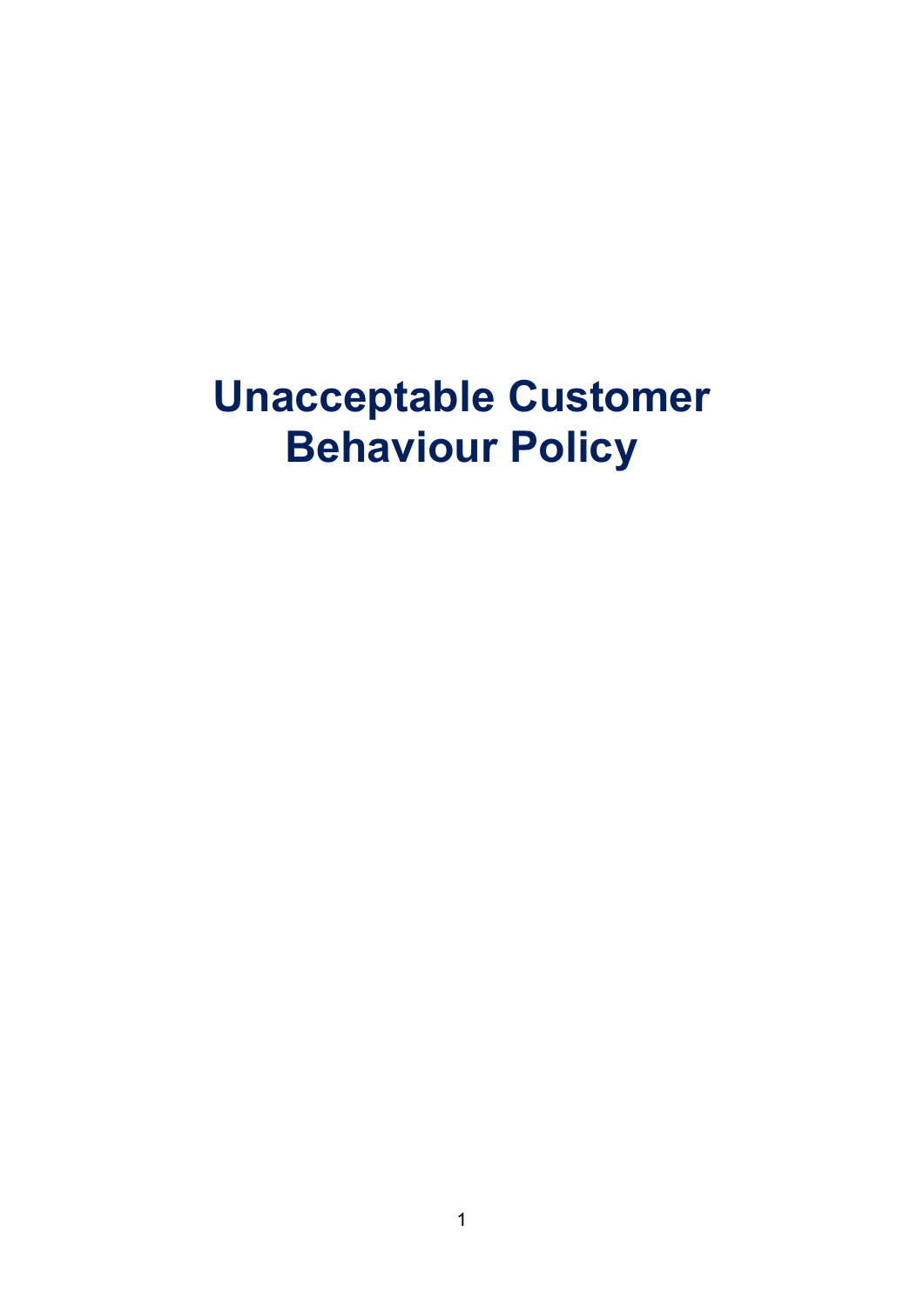## **1. Introduction**

Gloucestershire County Council ('the council') believes that residents and visitors have the right to express their views and ask questions about the council's services. It believes customers' comments and suggestions are important in helping the council shape and improve the services it provides. We also recognise that in times of trouble or distress people may act out of character when they approach us. The council does not view behaviour as unacceptable simply because someone is reasonably forceful or determined in their approach. Unfortunately, on occasion, some customers may choose to behave in a manner towards council employees, county councillors, contractors or other body providing services on behalf of the council and/or place demands on our services that are unacceptable. This policy sets out the council's approach to the minority of our customers whose behaviour the council has assessed as being unacceptable. It also sets out the various actions we may take in order to manage any instances of such behaviour. The policy applies to staff, county councillors, contractors and others providing services on the council's behalf.

This policy does not supersede other policies in place for specific areas of the council, or agencies operating on the council's behalf

This policy should be read in conjunction with the following council policies and procedures (as appropriate):

- [Adult Social Care Complaints Policy](http://www.gloucestershire.gov.uk/media/16655/adult-social-care-complaints-policy.pdf)
- [Children's Social Care Complaints Policy](http://www.gloucestershire.gov.uk/media/16656/childrens-social-care-complaints-policy.pdf)
- [Gloucestershire County Council Corporate Complaints Policy](http://www.gloucestershire.gov.uk/media/16658/gloucestershire-county-council-corporate-complaints-policy.pdf)
- [Gloucestershire County Council Warning Flags Policy](http://www.gloucestershire.gov.uk/media/16660/gloucestershire-county-council-warning-flags-policy.pdf)

The council's definition of a customer is, 'If you contact us for any reason, or you are affected by anything we do, you are one of our customers.'

Gloucestershire County Council wants to have a reputation for putting customers first and to deliver a consistent approach that we have developed through consultation with Gloucestershire residents. Our customer care standards can be viewed using this link [Customer Care Standards.](http://www.gloucestershire.gov.uk/council-and-democracy/complaints-and-feedback/customer-care-standards/)

## **2. Defining unacceptable behaviour**

#### **2.1 Abusive or offensive behaviour**

Council employees have the right not to suffer abusive, offensive or threatening behaviour even when a customer is under stress.

Some examples of unacceptable behaviour might include:

- Abusive or offensive language; remarks of a sexual nature; racist language; homophobic or other discriminatory remarks
- Shouting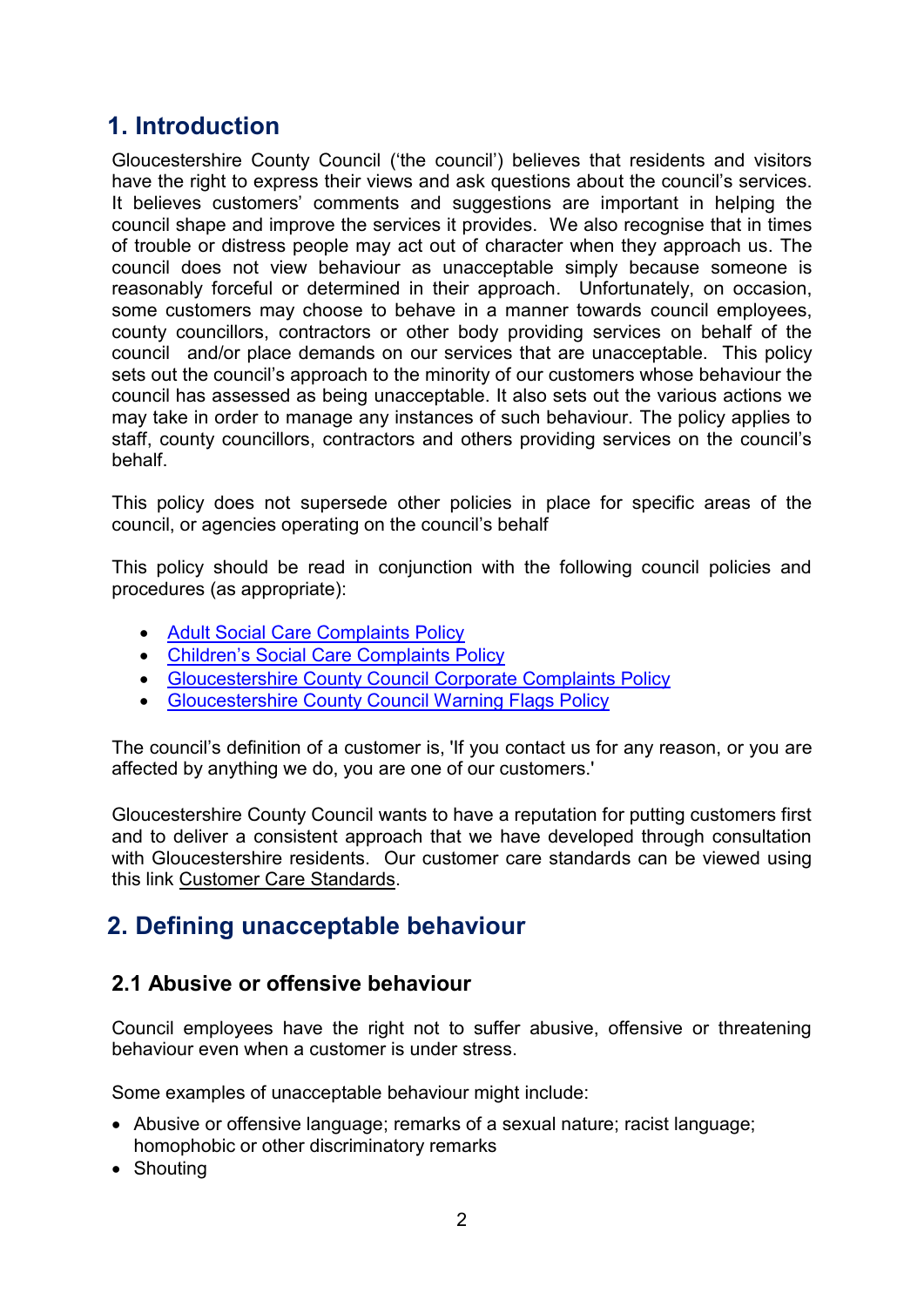- Offensive gestures
- Verbal or physical threats
- Punching, kicking, head butting, spitting
- Bullying or intimidating behaviour
- Attempting to assault someone
- Using, brandishing or throwing weapons or objects aiming to inflict harm
- Stalking or other forms of harassment
- Publishing unacceptable information on social media, websites, newspapers, etc.

#### **2.2 Unacceptable demands on services**

Some customers may make unacceptable demands on services due to the amount of information they ask for, the nature and scale of service they expect and the number of approaches they make in relation to an issue(s). The council recognises that in some cases this may be unintentional and what amounts to unacceptable demands will depend on the circumstances surrounding the particular issue(s) and the customer's behaviour.

Examples of unacceptable demands might include:

- Demanding responses within an unreasonable timescale
- Insisting on seeing or speaking to a particular member of staff
- Sending the same or similar request to several members of staff
- Refusing to end a telephone call and/or insisting on speaking to someone who is either not available or not the appropriate person (e.g. the Chief Executive)
- Requiring responses to correspondence where the content is malicious

The council can view these and other types of contact to be unacceptable if it impacts significantly upon workloads and/or the capacity to deliver an effective service, for example, taking an excessive amount of employees' time to the disadvantage of other customers.

#### **2.3 Unacceptable persistent contact**

The council recognises that some of our customers will not or can not accept that the council is unable to assist them further or provide a level of service other than that already provided. Customers may persist in disagreeing with the action or decision taken in relation to their concerns or they may contact the council persistently about the same issue(s).

Examples of unacceptable persistent contact might include:

- Persistent refusal to accept a decision that has been made in relation to their complaint
- Persistent refusal to accept explanations relating to what the council can or cannot do
- Persistent refusal to follow the proper procedures explained to them in order to pursue their issue/concern
- Making an excessive number of telephone calls or visits to council offices
- Sending an excessive number of emails, faxes or letters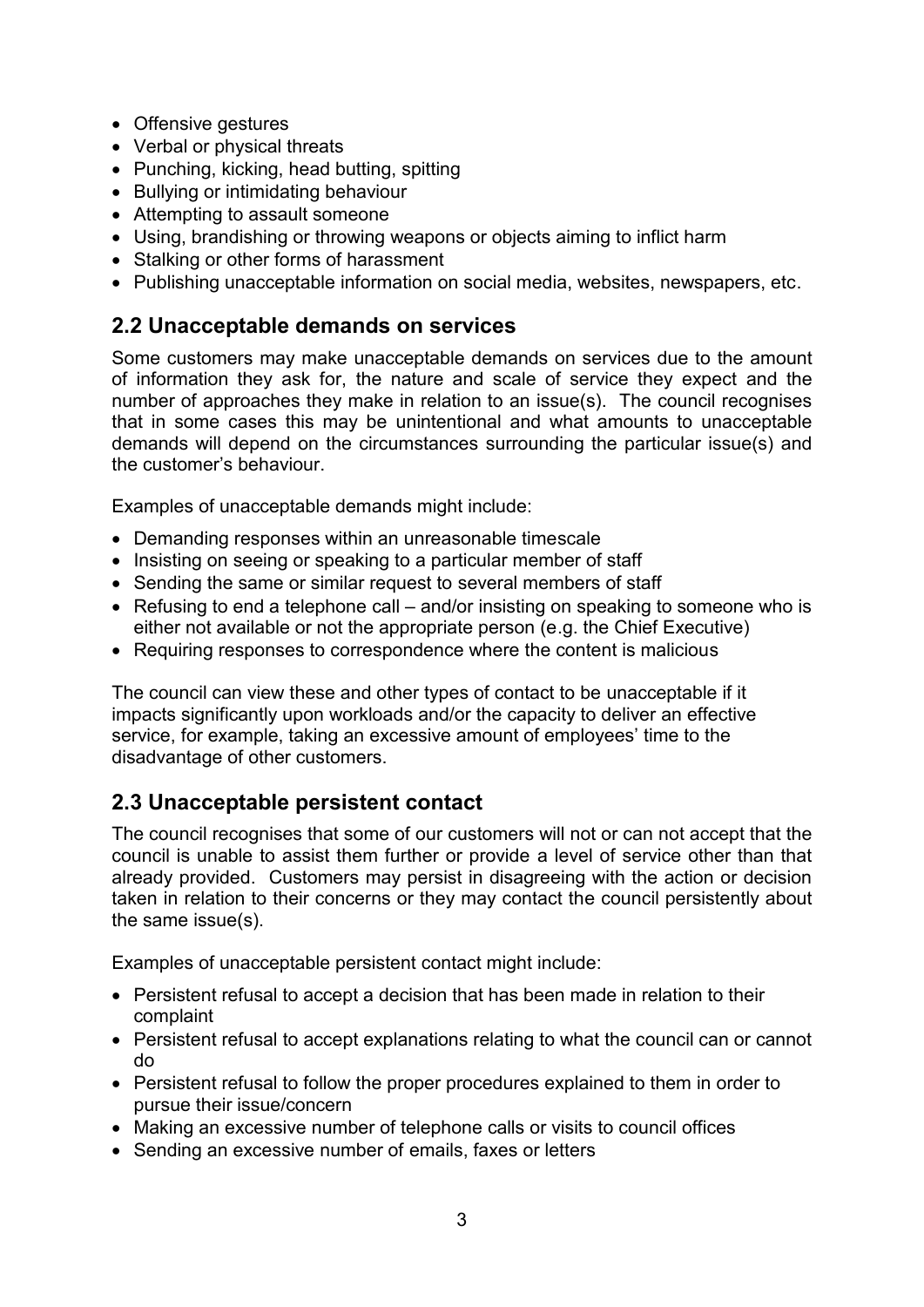- Continuing to contact the council on the same issue(s) without presenting any new information
- Use of other names by the customer to try and access officers or county councillors to raise the same issues

It is not necessarily the manner in which such customers communicate with the council, but their persistence in doing so that goes beyond them being reasonably forceful or demanding. In certain instances, continuously contacting an individual member of staff or the council with telephone calls, texts, emails etc. or other unacceptable persistent behaviour may be considered to be harassment.

#### **2.4 Unacceptable behaviour whilst engaging in public expression of views or acts of civil disobedience on council premises**

Everyone has the right to access the services of the council without disturbance. Our commitment is to deliver excellent service in a space that is welcoming and safe and we ask all our customers and visitors for their co-operation in maintaining this environment. The council also recognises the importance of striking a balance between providing an opportunity for the lawful expression of views and opinions and unacceptable behaviour and actions that affect its employees, county councillors, customers and visitors.

Some examples of unacceptable behaviour in these instances might include:

- Using any foul, abusive, threatening, intimidating or discriminatory language or behaviour towards council employees, county councillors, customers and/or visitors
- Harassing and/or bullying council employees, county councillors, customers and/or visitors
- Disorderly conduct which can include, but is not limited to, causing a disturbance, shouting, causing a nuisance to council employees, county councillors, customers and/or visitors and/or otherwise hindering the day to day business of the council, its employees, county councillors, customers and/or visitors
- Congregating in the building and/or obstructing thoroughfares and emergency routes and access points and otherwise hindering the day to day business of the council, its employees, county councillors, customers and/or visitors
- Entering or attempting to enter restricted and/or non public areas of the building
- Recording or photographing people without their permission
- Wilful damage to any council property, defacing or spoiling council property and/or interfering with council property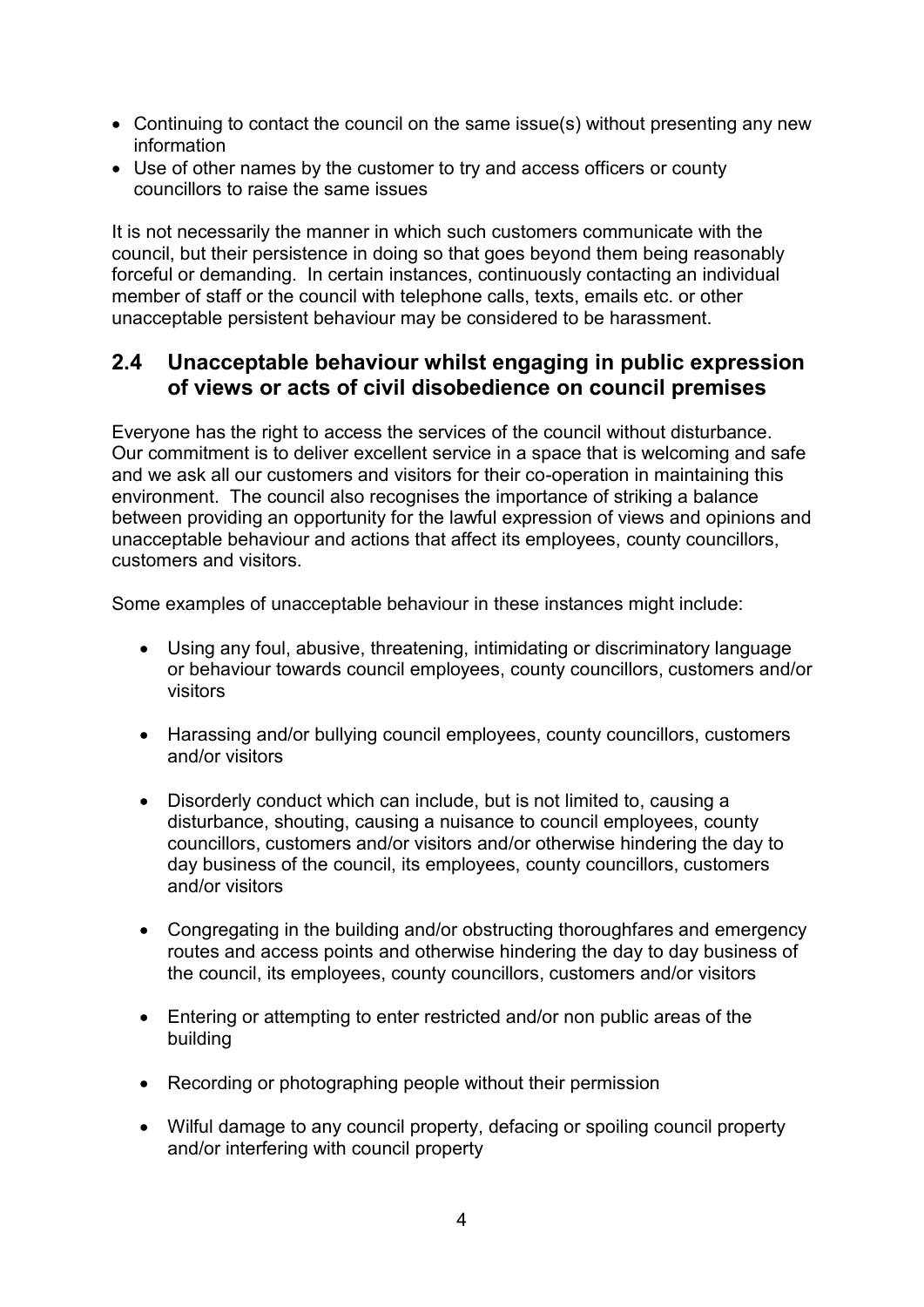• Failing to follow instructions of council employees or security staff when instructed to leave the premises

The council reserves the right to remove any person from its property and to take the necessary action to prevent any person/s from entering its buildings or property.

## **3. How we manage unacceptable behaviours**

#### **3.1 "Face to face" contact**

Council employees, county councilors and contractors are empowered to ask a customer to leave the council's premises if they feel the customer is being aggressive, abusive or offensive. The person dealing with the customer has the right to make this decision. In most cases the person involved will advise the customer that their behaviour is unacceptable and ask them to leave if it does not stop.

When customers are entering council premises using their democratic rights to express their views, council employees may ask to inspect the personal bags or cases of customers entering the premises.

Council or security staff might ask customers to leave if they are not adequately supervising any children or adults accompanying them.

Customers may be refused entry if they attempt to bring animals, other than guide or assistance animals, into the building.

#### **3.2 Telephone calls**

The use of abusive and offensive language towards council employees, county councillors and contractors will not be tolerated. Council employees and county councillors will end any telephone call if they feel the caller is being aggressive, intimidating, abusive or offensive. The person taking the call is empowered to make this decision. The caller will be advised that their behaviour and/or language are unacceptable and that the call will be politely ended if it continues. The call may also be ended if the customer refuses to conclude the conversation and persists in staying on the line. There may be rare occasions when the person involved is unable to give a warning that the call will be ended if the customer's unacceptable behaviour/language continues, in which case they are empowered to end the call immediately.

#### **3.3 Correspondence**

The council will not process any correspondence (email, letter or facsimile) that is abusive. If communications of this nature are received we will tell the customer that their communication is considered to be inappropriate and offensive. The customer will be asked to stop corresponding in this way and state that if they do not stop, the council will not respond to any further communication from them. The council may also consider requiring all future contact to be made through a designated third party.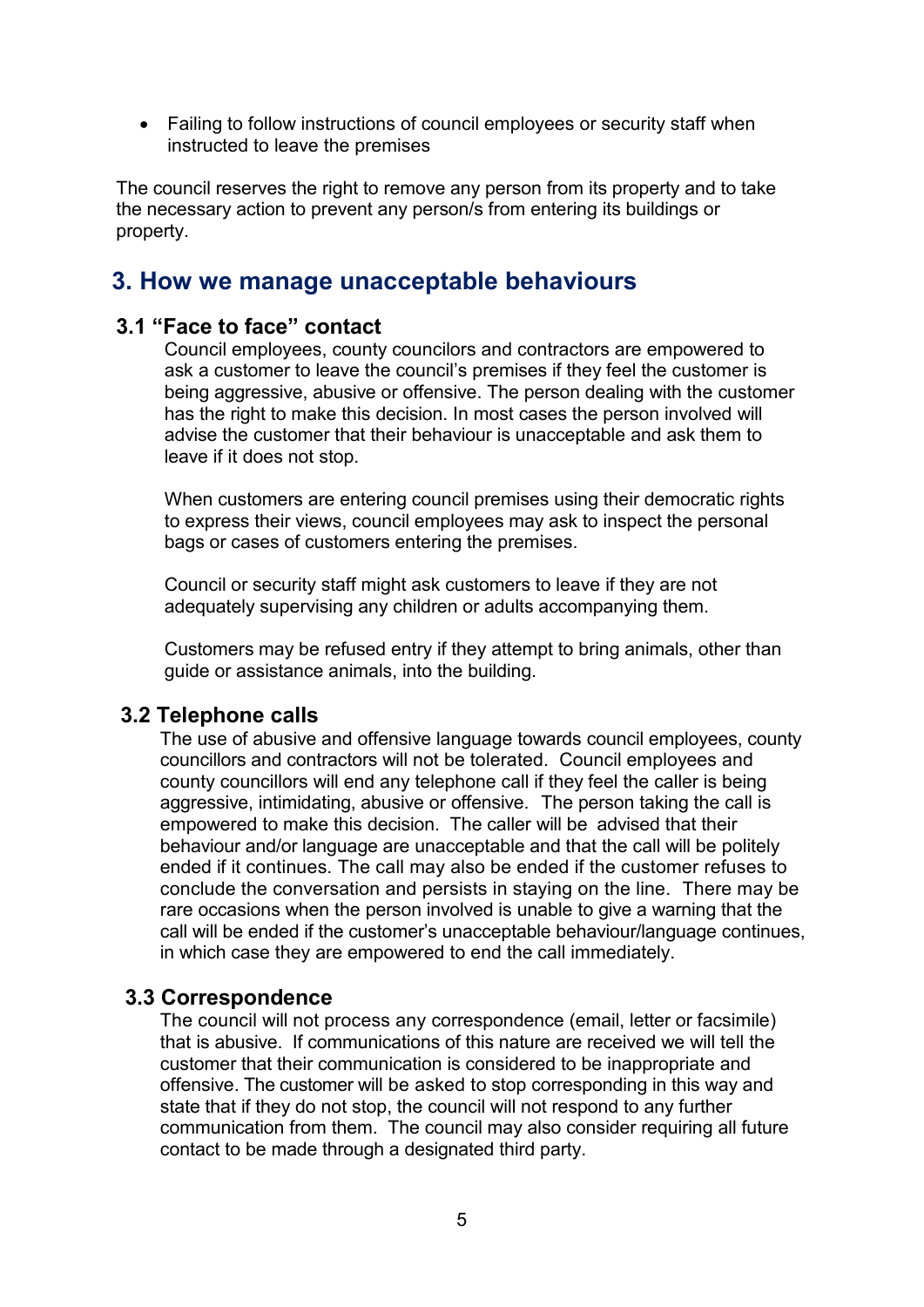## **4. Restricting Customer Access**

Where there is a concern about the behaviour of customers that may fall within the scope of this policy, the council employee, county councillor or contractor will, in the first instance, ask the customer in writing to modify their behaviour.

If a customer's behaviour continues to cause concern after being given an initial warning then the council will look to restrict access.

Where a customer's behaviour is so extreme that it poses an immediate threat to the health, safety or wellbeing of staff or other service users, the customer may not receive prior warning that access to council services may be restricted. The council will however provide written confirmation of its decision to the customer, where possible.

Sometimes a customer's behaviour can cause significant alarm, distress or concern that a criminal act may have taken, or be about to take place. When such situations arise, the council will consider reporting the matter to the police or other relevant authorities. We will base our decision on an assessment of risk. The underlying principle will be the need to protect our staff and others from harm or the threat of harm.

In any of the circumstances outlined above it is possible that all direct contact with the customer will be ended; they may be banned from entering council premises, and only written communications will be permitted.

If the council does decide to restrict a customer's access, it may decide to adopt one or more of the following actions (or any other action deemed appropriate):

- Request the customer to only send communication to a dedicated council email address and/or only use a dedicated council telephone number
- Place time limits on telephone calls and/or personal contacts
- Require that any personal contact takes place in the presence of a witness (including telephone calls)
- Record all telephone calls and/or personal contacts
- Arrange for a named member of staff to deal with all calls or correspondence from the customer
- Require the customer to make an appointment to see a named employee before visiting council premises
- Limit communication to written only
- Inform the customer that their correspondence will only be read (to ensure no new issues have been raised), acknowledged and filed
- Inform the customer that all contact must be through a designated third party
- Apply a "warning flag" on the service user's electronic record to classify them as using unacceptable behaviour
- Block or redirect the customer's telephone number or email address
- Ban the customer from entering council premises